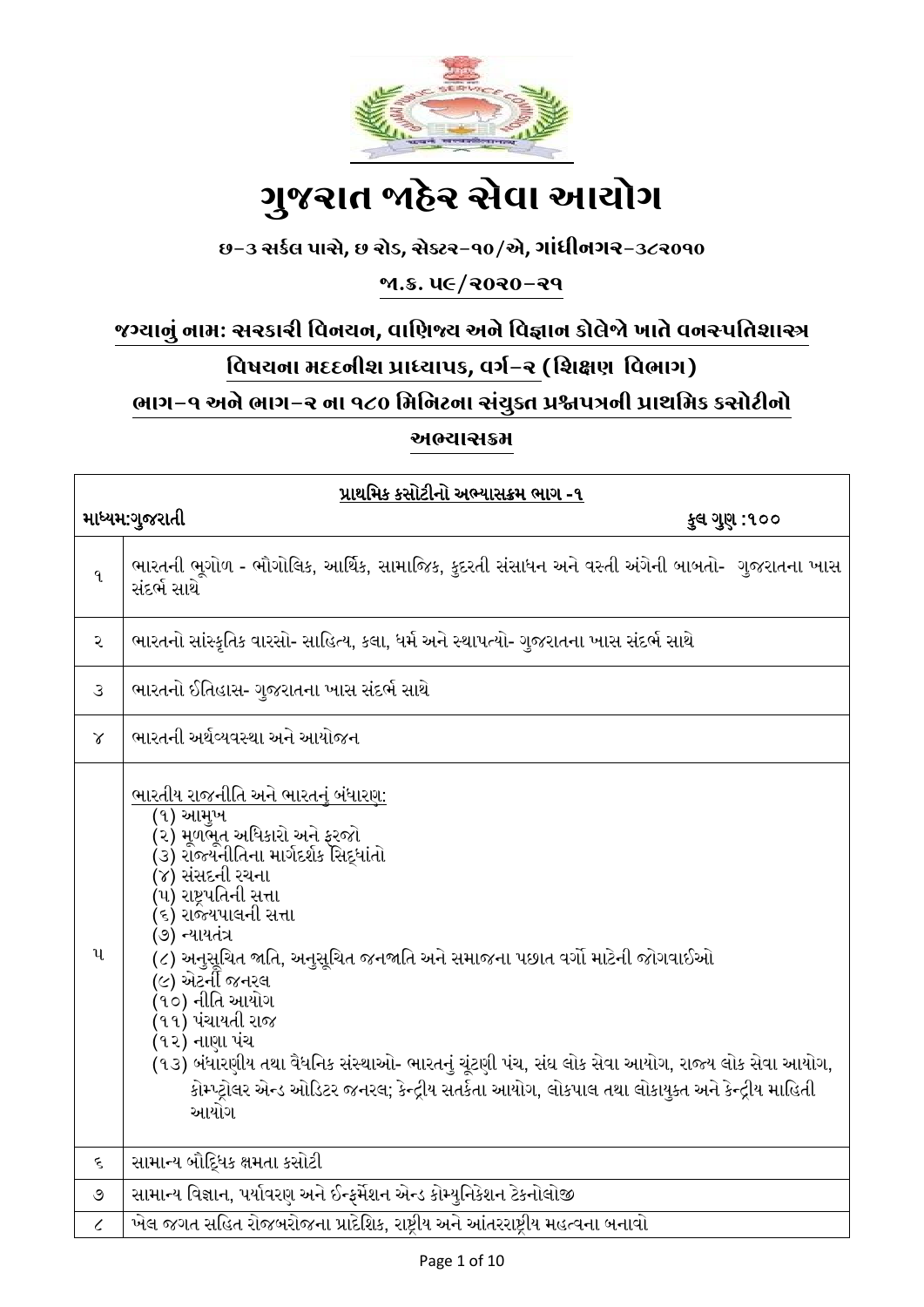# **Advertise No. 54/2020-21**

# **Assistant Professor of Chemistry in Govt. Arts, Science, Commerce College Class-II**

# Syllabus of Preliminary Test

#### Paper-1

|                | Paper-1                                                                                                                                                                                                                                                                                                                                                                                                                                                                                                                                                                                                                                                                                                                                                                                                                 |
|----------------|-------------------------------------------------------------------------------------------------------------------------------------------------------------------------------------------------------------------------------------------------------------------------------------------------------------------------------------------------------------------------------------------------------------------------------------------------------------------------------------------------------------------------------------------------------------------------------------------------------------------------------------------------------------------------------------------------------------------------------------------------------------------------------------------------------------------------|
|                | Medium: Gujarati<br>Total Marks-100                                                                                                                                                                                                                                                                                                                                                                                                                                                                                                                                                                                                                                                                                                                                                                                     |
| $\mathbf{1}$   | Geography of India-Physical, Economic, Social, Natural Resources and population<br>related topics- with special reference to Gujarat                                                                                                                                                                                                                                                                                                                                                                                                                                                                                                                                                                                                                                                                                    |
| $\overline{2}$ | Cultural heritage of India-Literature, Art, Religion and Architecture- with special<br>reference to Gujarat                                                                                                                                                                                                                                                                                                                                                                                                                                                                                                                                                                                                                                                                                                             |
| 3              | History of India with special reference to Gujarat                                                                                                                                                                                                                                                                                                                                                                                                                                                                                                                                                                                                                                                                                                                                                                      |
| $\overline{4}$ | Indian Economy and Planning                                                                                                                                                                                                                                                                                                                                                                                                                                                                                                                                                                                                                                                                                                                                                                                             |
| 5              | Indian Polity and the Constitution of India:<br>Preamble<br>(1)<br><b>Fundamental Rights and Fundamental Duties</b><br>(2)<br>Directive Principles of State Policy<br>(3)<br><b>Composition of Parliament</b><br>(4)<br>Powers of the President of India<br>(5)<br>Powers of Governor<br>(6)<br>Judiciary<br>(7)<br>Provisions for Scheduled Castes, Scheduled Tribes and backward classes of<br>(8)<br>the society<br><b>Attorney General</b><br>(9)<br>(10) NITIAayog<br>(11) Panchayati Raj Institutions<br>(12) Finance Commission<br>(13) Constitutional and Statutory Bodies: Election Commission of India, Union<br>Public Service Commission, State Public Service Commission, Comptroller<br>and Auditor General; Central Vigilance Commission, Lokpal and Lokayukta,<br><b>Central Information Commission</b> |
| 6              | <b>General Mental Ability</b>                                                                                                                                                                                                                                                                                                                                                                                                                                                                                                                                                                                                                                                                                                                                                                                           |
| 7              | General Science, Environment and Information & Communication Technology                                                                                                                                                                                                                                                                                                                                                                                                                                                                                                                                                                                                                                                                                                                                                 |
| 8              | Daily events of Regional, National and International Importance including Sports                                                                                                                                                                                                                                                                                                                                                                                                                                                                                                                                                                                                                                                                                                                                        |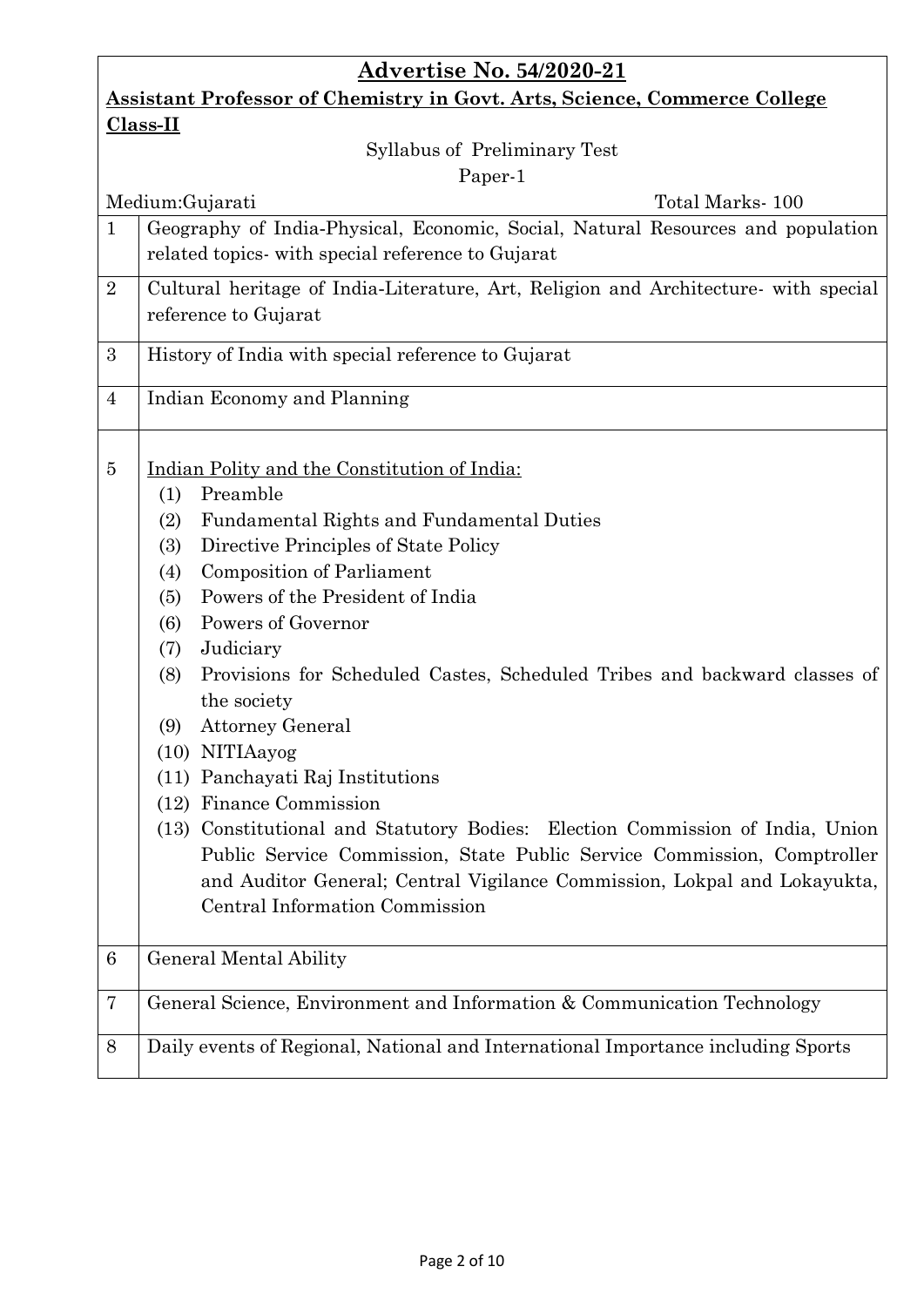# **Syllabus for the preliminary test for the recruitment of Assistant Professor (Botany), Class II in Govt. Arts, Commerce and Science colleges**

 **Marks – 200 Questions – 200 Medium - English**

# **1. MOLECULES AND THEIR INTERACTION RELAVENT TO BIOLOGY**

- **A.** Structure of atoms, molecules and chemical bonds.
- **B.** Composition, structure and function of biomolecules (carbohydrates, lipids, proteins, nucleic acids and vitamins).
- **C.** Stablizing interactions (Van der Waals, electrostatic, hydrogen bonding, hydrophobic interaction, etc.).
- **D.** Principles of biophysical chemistry (pH, buffer, reaction kinetics, thermodynamics, colligative properties).
- **E.** Bioenergetics, glycolysis, oxidative phosphorylation, coupled reaction, group transfer, biological energy transducers.
- **F.** Principles of catalysis, enzymes and enzyme kinetics, enzyme regulation, mechanism of enzyme catalysis, isozymes
- **G.** Conformation of proteins (Ramachandran plot, secondary structure, domains, motif and folds).
- **H.** Conformation of nucleic acids (helix (A, B, Z), t-RNA, micro-RNA).
- **I.** Stability of proteins and nucleic acids.
- **J.** Metabolism of carbohydrates, lipids, amino acids nucleotides and vitamins.

# **2. CELLULAR ORGANIZATION**

- **A. Membrane structure and function** (Structure of model membrane, lipid bilayer and membrane protein diffusion, osmosis, ion channels, active transport, membrane pumps, mechanism of sorting and regulation of intracellular transport, electrical properties of membranes).
- **B. Structural organization and function of intracellular organelles** (Cell wall, nucleus, mitochondria, Golgi bodies, lysosomes, endoplasmic reticulum, peroxisomes, plastids, vacuoles, chloroplast, structure & function of cytoskeleton and its role in motility).
- **C. Organization of genes and chromosomes** (Operon, unique and repetitive DNA, interrupted genes, gene families, structure of chromatin and chromosomes, heterochromatin, euchromatin, transposons).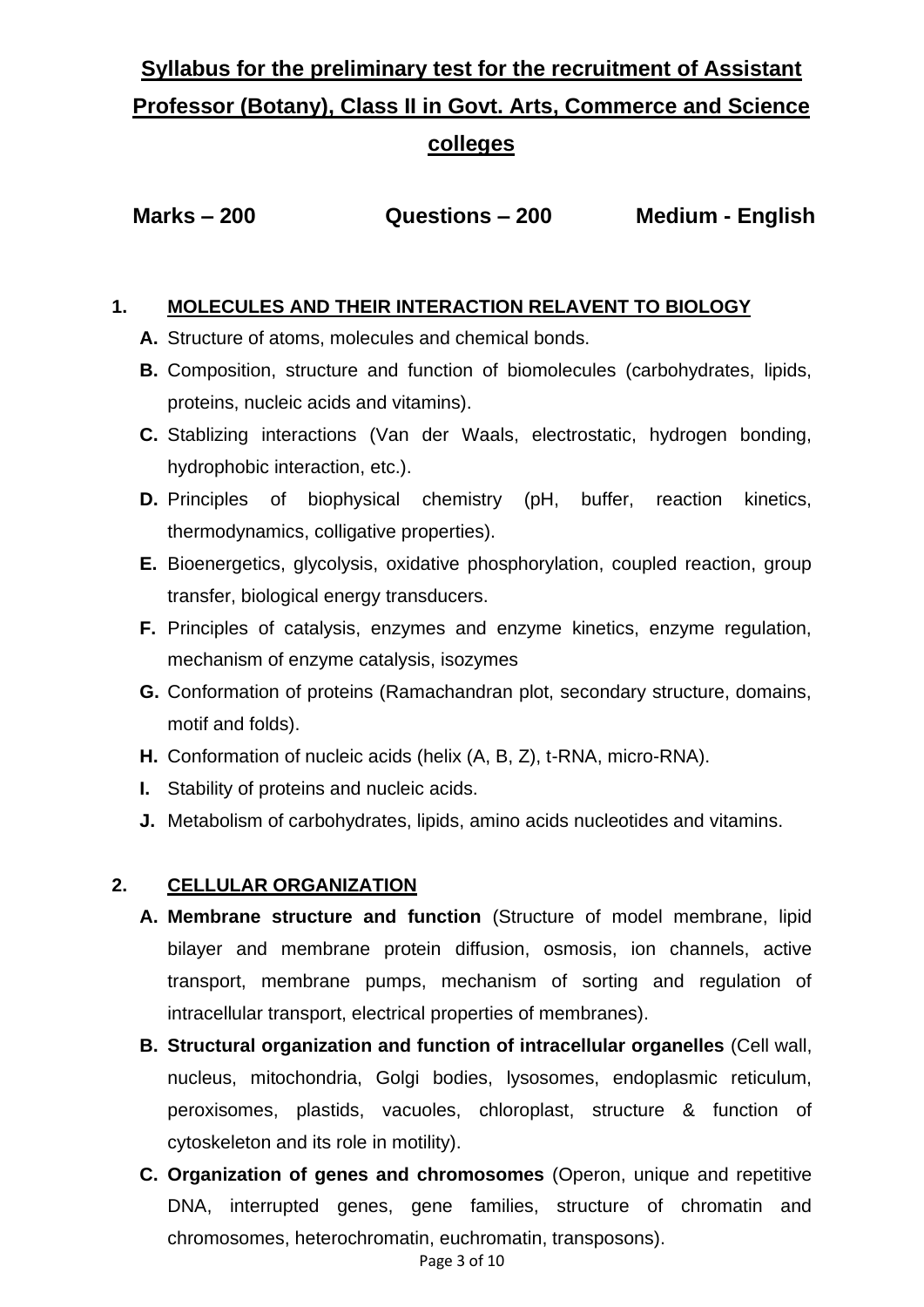- **D. Cell division and cell cycle** (Mitosis and meiosis, their regulation, steps in cell cycle, regulation and control of cell cycle).
- **E. Microbial Physiology** (Growth yield and characteristics, strategies of cell division, stress response)

#### **3. FUNDAMENTAL PROCESSES**

- **A. DNA replication, repair and recombination** (Unit of replication, enzymes involved, replication origin and replication fork, fidelity of replication, extrachromosomal replicons, DNA damage and repair mechanisms, homologous and site-specific recombination).
- **B. RNA synthesis and processing** (transcription factors and machinery, formation of initiation complex, transcription activator and repressor, RNA polymerases, capping, elongation, and termination, RNA processing, RNA editing, splicing, and polyadenylation, structure and function of different types of RNA, RNA transport).
- **C. Protein synthesis and processing** (Ribosome, formation of initiation complex, initiation factors and their regulation, elongation and elongation factors, termination, genetic code, aminoacylation of tRNA, tRNA-identity, aminoacyl tRNA synthetase, and translational proof-reading, translational inhibitors, Post- translational modification of proteins).
- **D. Control of gene expression at transcription and translation level** (regulating the expression of phages, viruses, prokaryotic and eukaryotic genes, role of chromatin in gene expression and gene silencing).

#### **4. CELL COMMUNICATION AND CELL SIGNALING**

- **A. Host parasite interaction**: Recognition and entry processes of different pathogens like bacteria, viruses into animal and plant host cells, alteration of host cell behavior by pathogens, virus-induced cell transformation, pathogeninduced diseases in animals and plants, cell-cell fusion in both normal and abnormal cells.
- **B. Cell signaling**: Hormones and their receptors, cell surface receptor, signaling through G-protein coupled receptors, signal transduction pathways, second messengers, regulation of signaling pathways, bacterial and plant twocomponent systems, light signaling in plants, bacterial chemotaxis and quorum sensing.
- **C. Cellular communication**: Regulation of hematopoiesis, general principles of cell communication, cell adhesion and roles of different adhesion molecules,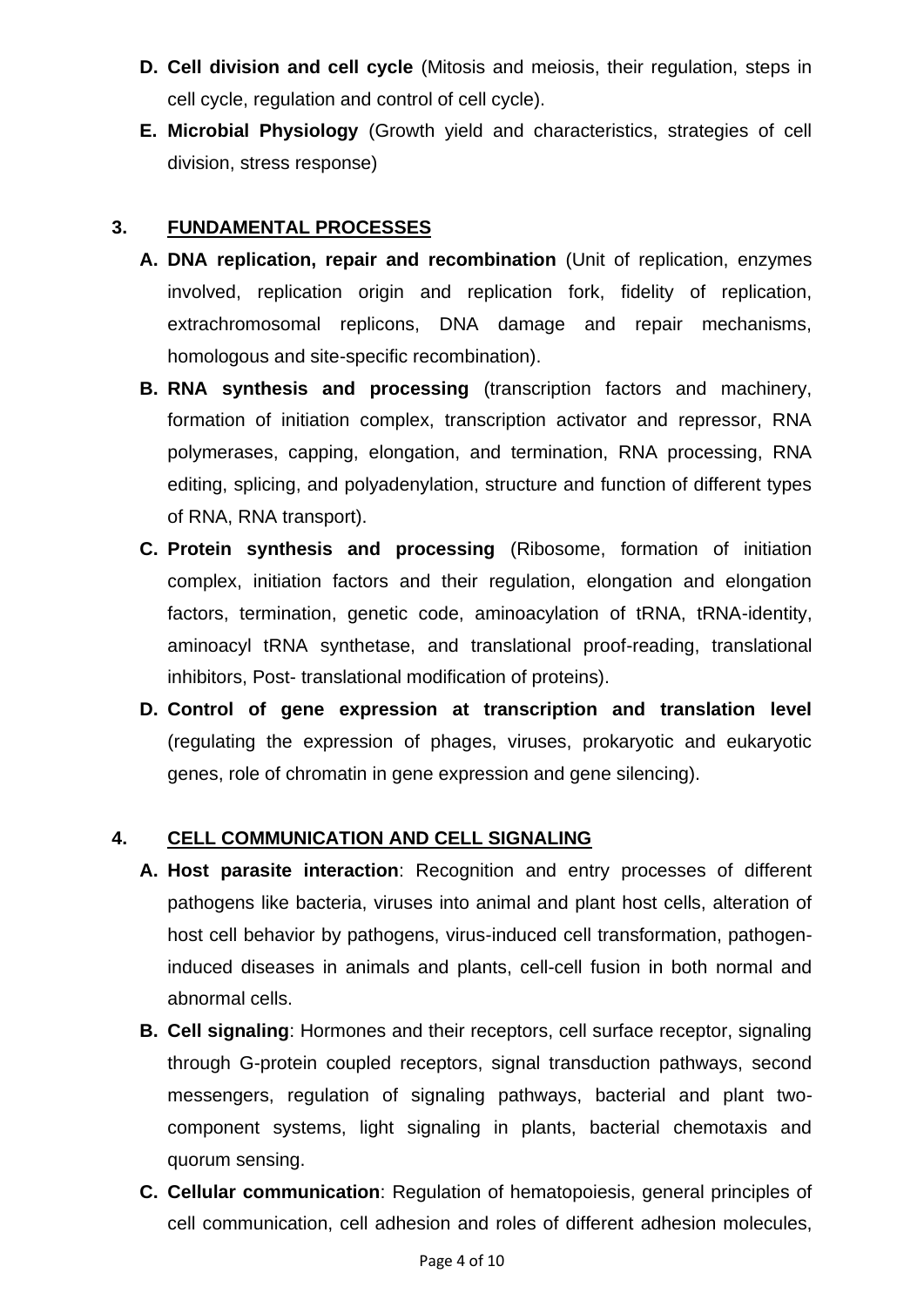gap junctions, extracellular matrix, integrins, neurotransmission and its regulation.

- **D. Cancer:** Genetic rearrangements in progenitor cells, oncogenes, tumor suppressor genes, cancer and the cell cycle, virus-induced cancer, metastasis, interaction of cancer cells with normal cells, apoptosis, therapeutic interventions of uncontrolled cell growth.
- **E. Innate and adaptive immune system**: Cells and molecules involved in innate and adaptive immunity, antigens, antigenicity and immunogenicity. B and T cell epitopes, structure and function of antibody molecules. generation of antibody diversity, monoclonal antibodies, antibody engineering, antigenantibody interactions, MHC molecules, antigen processing and presentation, activation and differentiation of B and T cells, B and T cell receptors, humoral and cell-mediated immune responses, primary and secondary immune modulation, the complement system, Toll-like receptors, cell-mediated effector functions, inflammation, hypersensitivity and autoimmunity, immune response during bacterial (tuberculosis), parasitic (malaria) and viral (HIV) infections, congenital and acquired immunodeficiencies, vaccines.

#### **5. DEVELOPMENTAL BIOLOGY**

- **A. Basic concepts of development**: Potency, commitment, specification, induction, competence, determination and differentiation; morphogenetic gradients; cell fate and cell lineages; stem cells; genomic equivalence and the cytoplasmic determinants; imprinting; mutants and transgenics in analysis of development
- **B. Gametogenesis, fertilization and early development**: Production of gametes, cell surface molecules in sperm-egg recognition in animals; embryo sac development and double fertilization in plants; zygote formation, cleavage, blastula formation, embryonic fields, gastrulation and formation of germ layers in animals; embryogenesis, establishment of symmetry in plants; seed formation and germination.
- **C. Morphogenesis and organogenesis in animals**: Cell aggregation and differentiation in Dictyostelium; axes and pattern formation in Drosophila, amphibia and chick; organogenesis – vulva formation in Caenorhabditis elegans, eye lens induction, limb development and regeneration in vertebrates; differentiation of neurons, post embryonic development- larval formation, metamorphosis; environmental regulation of normal development; sex determination.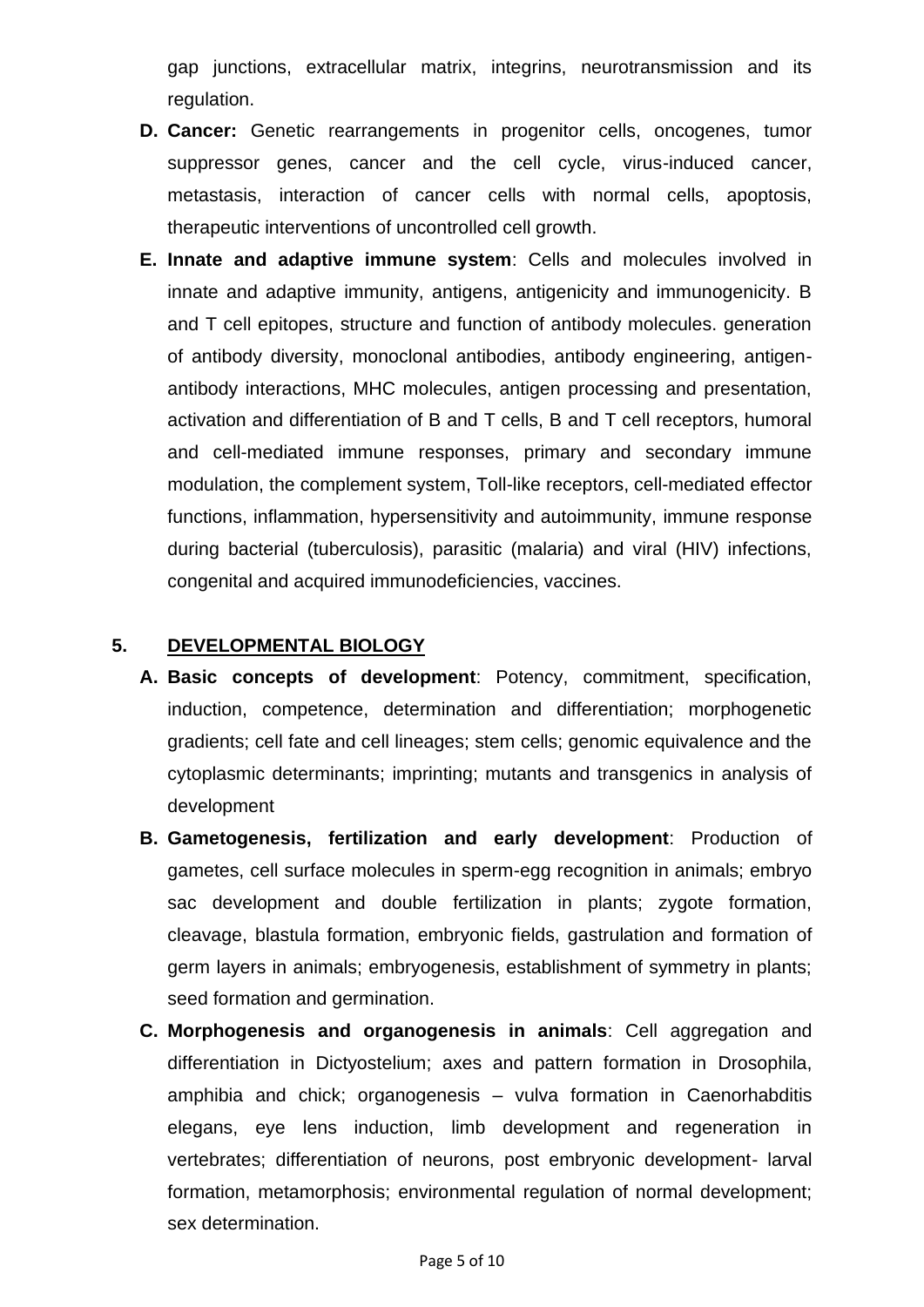- **D. Morphogenesis and organogenesis in plants**: Organization of shoot and root apical meristem; shoot and root development; leaf development and phyllotaxy; transition to flowering, floral meristems and floral development in Arabidopsis and Antirrhinum
- **E. Programmed cell death, aging and senescence**

# **6. SYSTEM PHYSIOLOGY - PLANT**

- **A. Photosynthesis**  Light harvesting complexes; mechanisms of electron transport; photoprotective mechanisms; CO2 fixation-C3, C4 and CAM pathways.
- **B. Respiration and photorespiration** Citric acid cycle; plant mitochondrial electron transport and ATP synthesis; alternate oxidase; photorespiratory pathway.
- **C. Nitrogen metabolism** Nitrate and ammonium assimilation; amino acid biosynthesis.
- **D. Plant hormones** Biosynthesis, storage, breakdown and transport; physiological effects and mechanisms of action.
- **E. Sensory photobiology** Structure, function and mechanisms of action of phytochromes, cryptochromes and phototropins; stomatal movement; photoperiodism and biological clocks.
- **F. Solute transport and photoassimilate translocation** uptake, transport and translocation of water, ions, solutes and macromolecules from soil, through cells, across membranes, through xylem and phloem; transpiration; mechanisms of loading and unloading of photoassimilates.
- **G. Secondary metabolites** Biosynthesis of terpenes, phenols and nitrogenous compounds and their roles.
- **H. Stress physiology** Responses of plants to biotic (pathogen and insects) and abiotic (water, temperature and salt) stresses.

# **7. SYSTEM PHYSIOLOGY - ANIMAL**

- **A. Blood and circulation** Blood corpuscles, haemopoiesis and formed elements, plasma function, blood volume, blood volume regulation, blood groups, haemoglobin, immunity, haemostasis.
- **B. Cardiovascular System**: Comparative anatomy of heart structure, myogenic heart, specialized tissue, ECG – its principle and significance, cardiac cycle, heart as a pump, blood pressure, neural and chemical regulation of all above.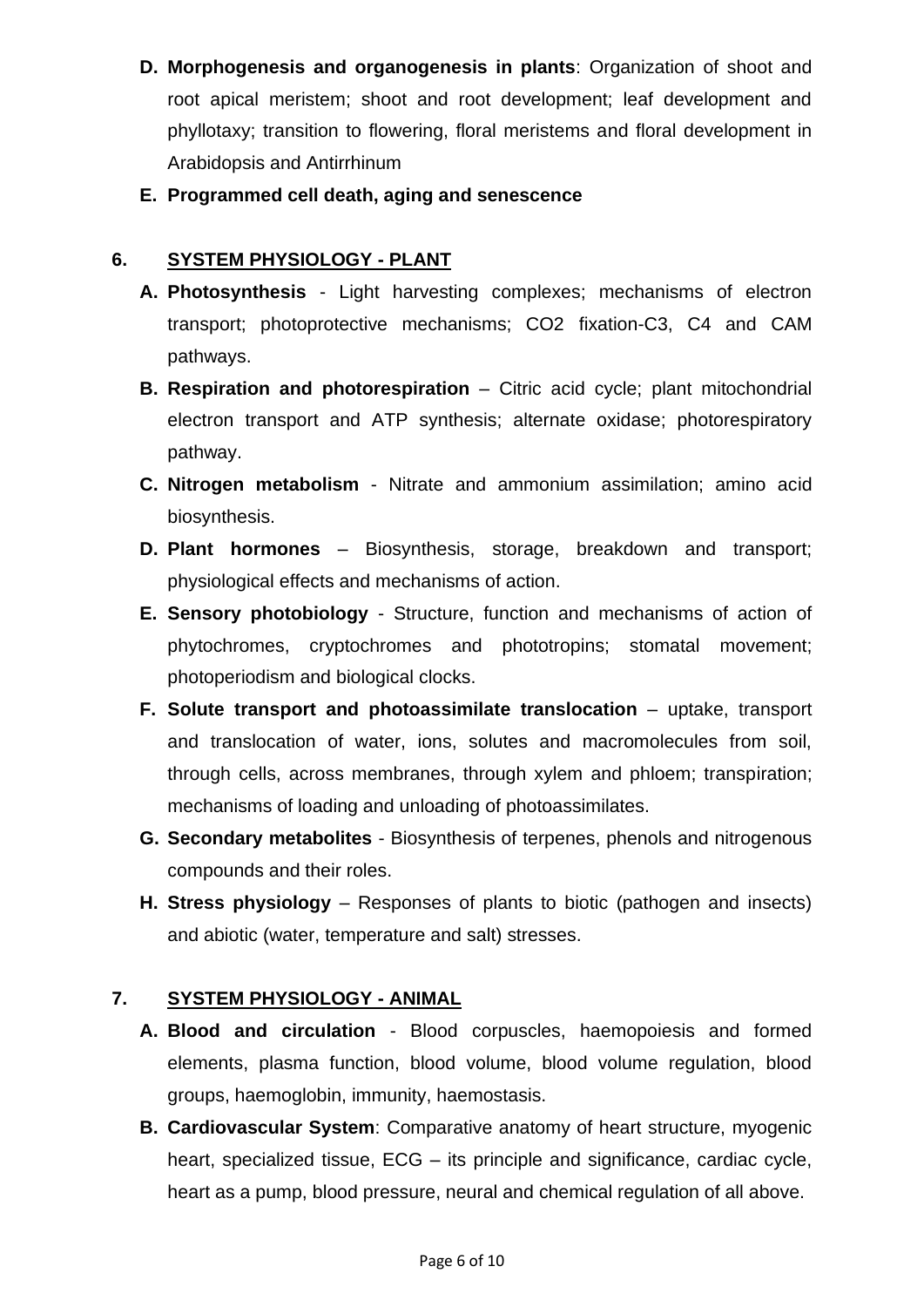- **C. Respiratory system** Comparison of respiration in different species, anatomical considerations, transport of gases, exchange of gases, waste elimination, neural and chemical regulation of respiration.
- **D. Nervous system** Neurons, action potential, gross neuroanatomy of the brain and spinal cord, central and peripheral nervous system, neural control of muscle tone and posture.
- **E. Sense organs** Vision, hearing and tactile response.
- **F. Excretory system** Comparative physiology of excretion, kidney, urine formation, urine concentration, waste elimination, micturition, regulation of water balance, blood volume, blood pressure, electrolyte balance, acid-base balance.
- **G. Thermoregulation**  Comfort zone, body temperature physical, chemical, neural regulation, acclimatization.
- **H. Stress and adaptation**
- **I. Digestive system** Digestion, absorption, energy balance, BMR.
- **J. Endocrinology and reproduction** Endocrine glands, basic mechanism of hormone action, hormones and diseases; reproductive processes, gametogenesis, ovulation, neuroendocrine regulation

# **8. INHERITANCE BIOLOGY**

- **A. Mendelian principles**: Dominance, segregation, independent assortment.
- **B. Concept of gene**: Allele, multiple alleles, pseudoallele, complementation tests
- **C. Extensions of Mendelian principles** : Codominance, incomplete dominance, gene interactions, pleiotropy, genomic imprinting, penetrance and expressivity, phenocopy, linkage and crossing over, sex linkage, sex limited and sex influenced characters.
- **D. Gene mapping methods**: Linkage maps, tetrad analysis, mapping with molecular markers, mapping by using somatic cell hybrids, development of mapping population in plants.
- **E. Extra chromosomal inheritance**: Inheritance of Mitochondrial and chloroplast genes, maternal inheritance.
- **F. Microbial genetics**: Methods of genetic transfers transformation, conjugation, transduction and sex-duction, mapping genes by interrupted mating, fine structure analysis of genes.
- **G. Human genetics**: Pedigree analysis, lod score for linkage testing, karyotypes, genetic disorders.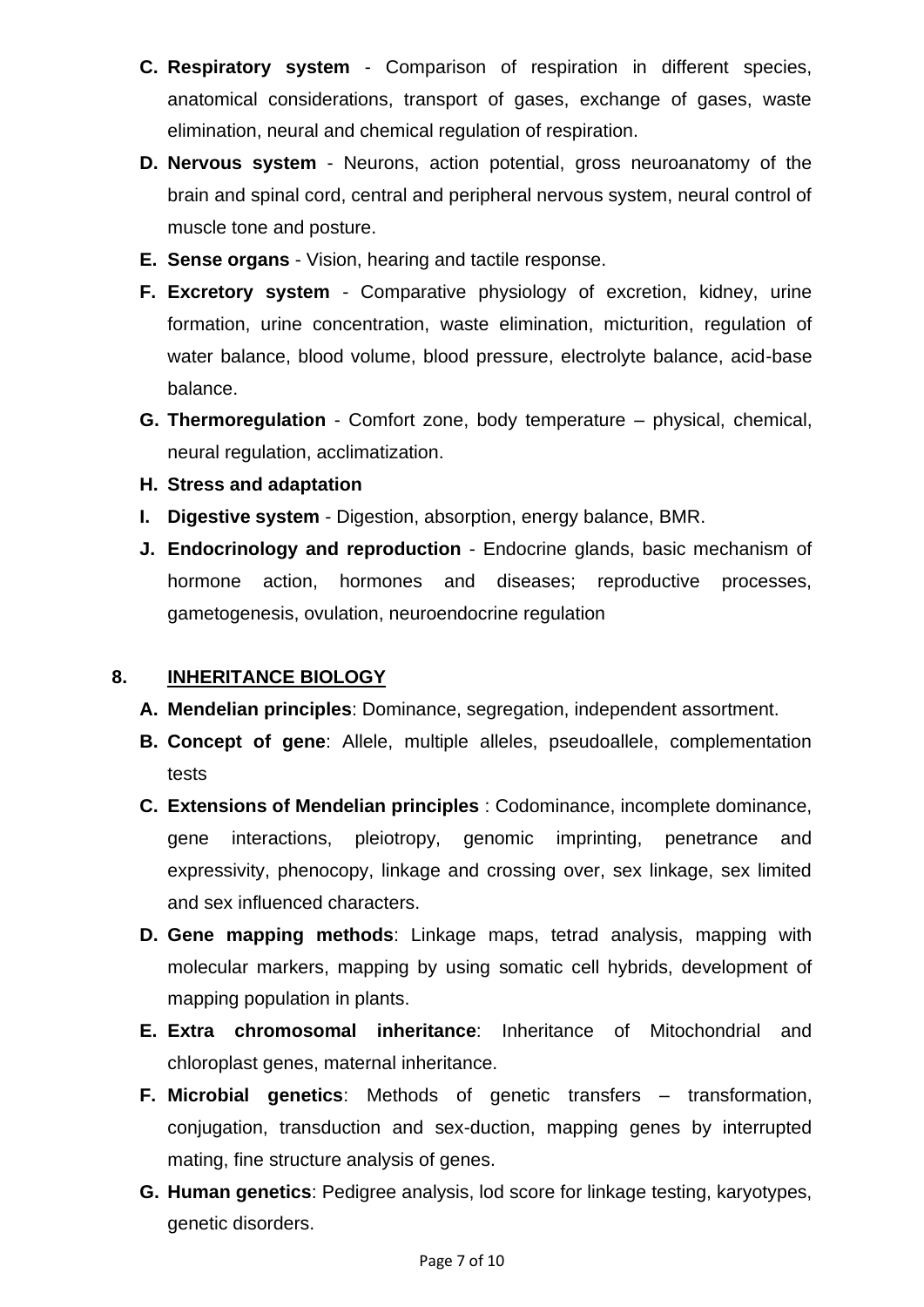- **H. Quantitative genetics**: Polygenic inheritance, heritability and its measurements, QTL mapping.
- **I. Mutation**: Types, causes and detection, mutant types lethal, conditional, biochemical, loss of function, gain of function, germinal verses somatic mutants, insertional mutagenesis.
- **J. Structural and numerical alterations of chromosomes**: Deletion, duplication, inversion, translocation, ploidy and their genetic implications.
- **K. Recombination:** Homologous and non-homologous recombination including transposition.

## **9. DIVERSITY OF LIFE FORMS:**

- **A. Principles & methods of taxonomy:** Concepts of species and hierarchical taxa, biological nomenclature, classical & quantititative methods of taxonomy of plants, animals and microorganisms.
- **B. Levels of structural organization:** Unicellular, colonial and multicellular forms. Levels of organization of tissues, organs & systems. Comparative anatomy, adaptive radiation, adaptive modifications.
- **C. Outline classification of plants, animals & microorganisms:** Important criteria used for classification in each taxon. Classification of plants, animals and microorganisms. Evolutionary relationships among taxa.
- **D. Natural history of Indian subcontinent:** Major habitat types of the subcontinent, geographic origins and migrations of species. Comman Indian mammals, birds. Seasonality and phenology of the subcontinent.
- **E. Organisms of health & agricultural importance:** Common parasites and pathogens of humans, domestic animals and crops.
- **F. Organisms of conservation concern:** Rare, endangered species. Conservation strategies.

## **10. ECOLOGICAL PRINCIPLES**

- **A. The Environment:** Physical environment; biotic environment; biotic and abiotic interactions.
- **B. Habitat and Niche:** Concept of habitat and niche; niche width and overlap; fundamental and realized niche; resource partitioning; character displacement.
- **C. Population Ecology:** Characteristics of a population; population growth curves; population regulation; life history strategies (r and K selection);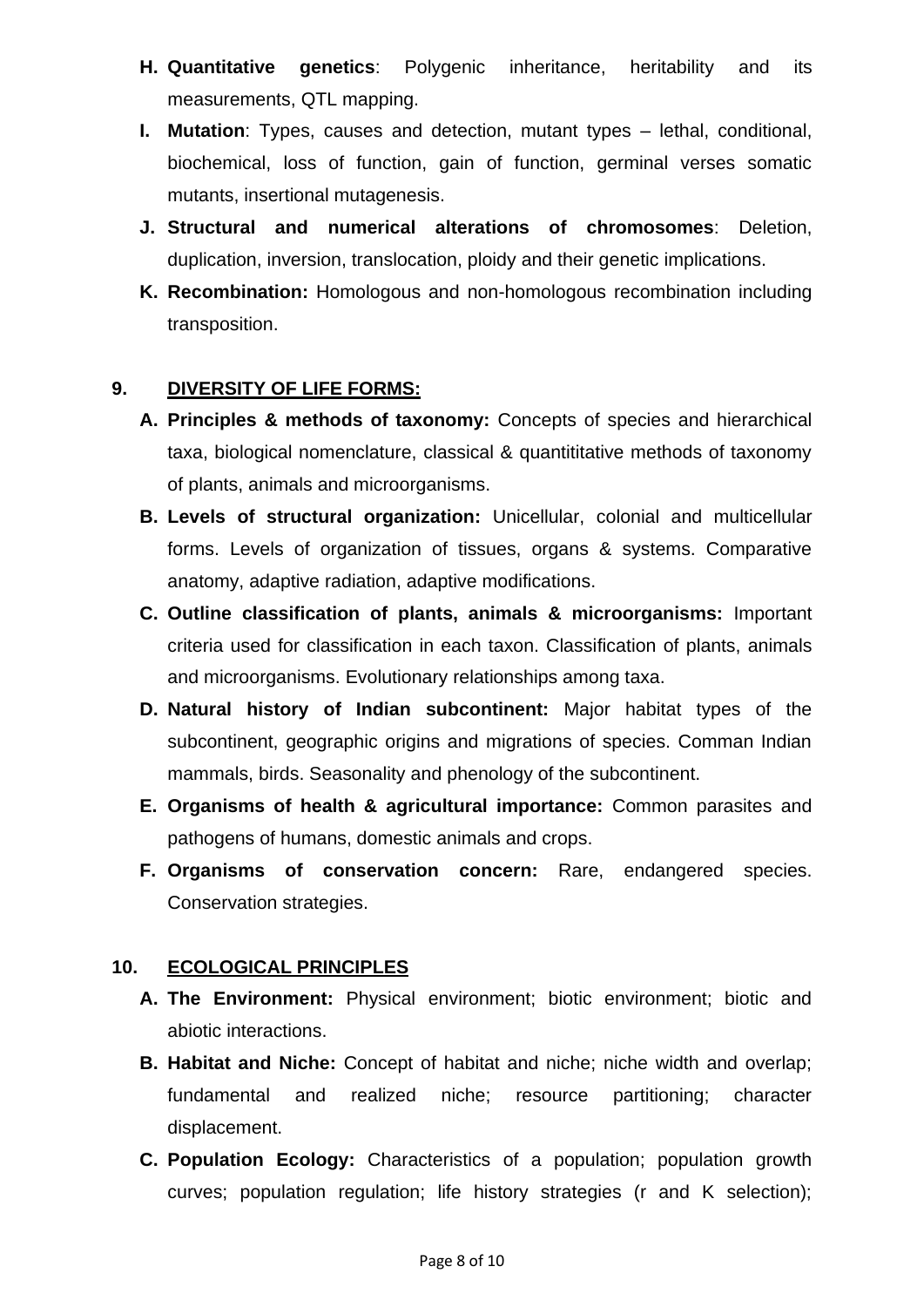concept of metapopulation – demes and dispersal, interdemic extinctions, age structured populations.

- **D. Species Interactions:** Types of interactions, interspecific competition, herbivory, carnivory, pollination, symbiosis.
- **E. Community Ecology:** Nature of communities; community structure and attributes; levels of species diversity and its measurement; edges and ecotones.
- **F. Ecological Succession:** Types; mechanisms; changes involved in succession; concept of climax.
- **G. Ecosystem Ecology:** Ecosystem structure; ecosystem function; energy flow and mineral cycling (C,N,P); primary production and decomposition; structure and function of some Indian ecosystems: terrestrial (forest, grassland) and aquatic (fresh water, marine, eustarine).
- **H. Biogeography:** Major terrestrial biomes; theory of island biogeography; biogeographical zones of India.
- **I. Applied Ecology:** Environmental pollution; global environmental change; biodiversity: status, monitoring and documentation; major drivers of biodiversity change; biodiversity management approaches.
- **J. Conservation Biology:** Principles of conservation, major approaches to management, Indian case studies on conservation/management strategy (Project Tiger, Biosphere reserves).

## **11. EVOLUTION AND BEHAVIOUR**

- **A. Emergence of evolutionary thoughts :** Lamarck; Darwin–concepts of variation, adaptation, struggle, fitness and natural selection; Mendelism; Spontaneity of mutations; The evolutionary synthesis.
- **B. Origin of cells and unicellular evolution:** Origin of basic biological molecules; Abiotic synthesis of organic monomers and polymers; Concept of Oparin and Haldane; Experiement of Miller (1953); The first cell; Evolution of prokaryotes; Origin of eukaryotic cells; Evolution of unicellular eukaryotes; Anaerobic metabolism, photosynthesis and aerobic metabolism.
- **C. Paleontology and Evolutionary History:** The evolutionary time scale; Eras, periods and epoch; Major events in the evolutionary time scale; Origins of unicellular and multi cellular organisms; Major groups of plants and animals; Stages in primate evolution including Homo.
- **D. Molecular Evolution:** Concepts of neutral evolution, molecular divergence and molecular clocks; Molecular tools in phylogeny, classification and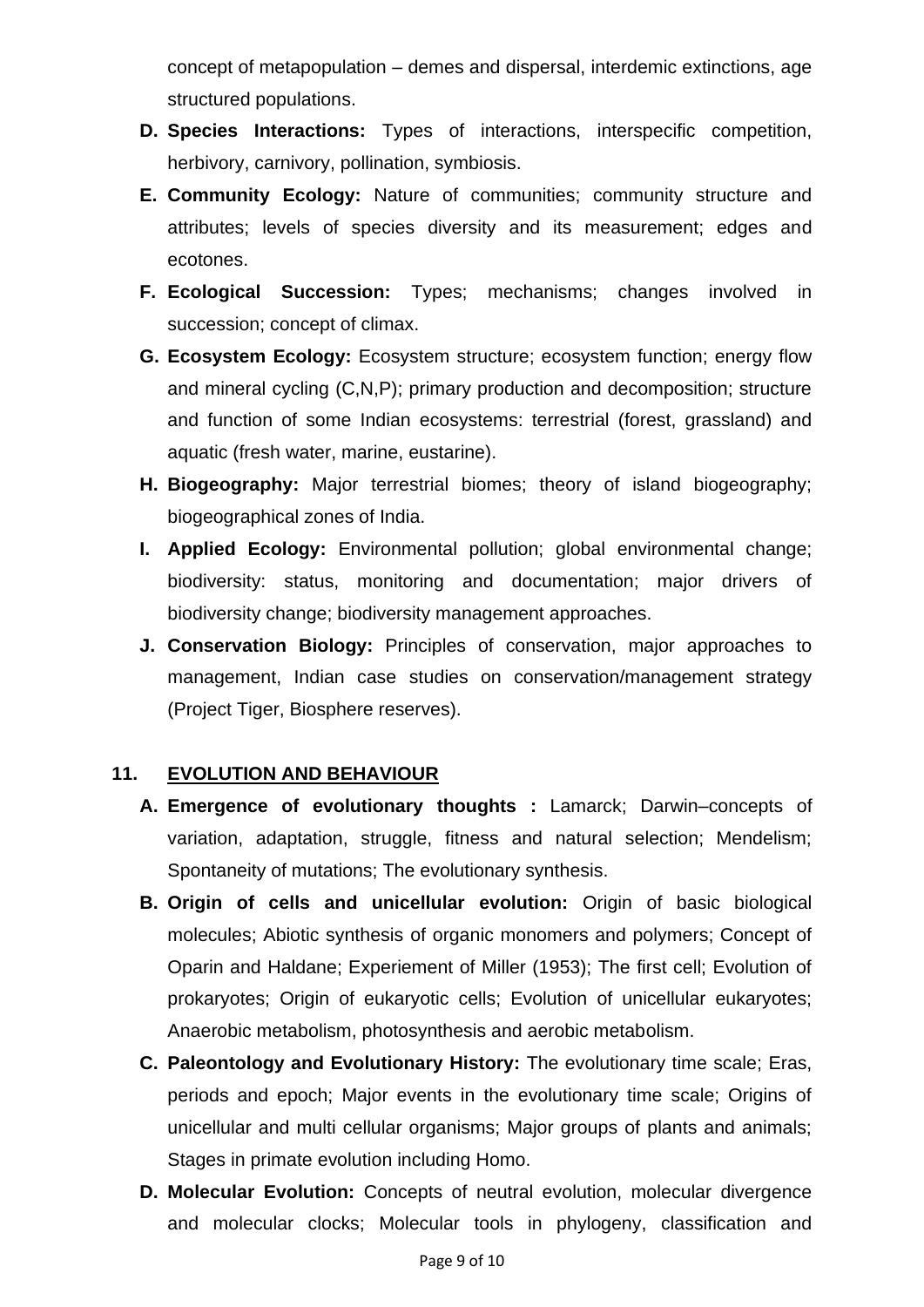identification; Protein and nucleotide sequence analysis; origin of new genes and proteins; Gene duplication and divergence.

- **E. The Mechanisms:** Population genetics Populations, Gene pool, Gene frequency; Hardy-Weinberg Law; concepts and rate of change in gene frequency through natural selection, migration and random genetic drift; Adaptive radiation; Isolating mechanisms; Speciation; Allopatricity and Sympatricity; Convergent evolution; Sexual selection; Co-evolution.
- **F. Brain, Behavior and Evolution:** Approaches and methods in study of behavior; Proximate and ultimate causation; Altruism and evolution-Group selection, Kin selection, Reciprocal altruism; Neural basis of learning, memory, cognition, sleep and arousal; Biological clocks; Development of behavior; Social communication; Social dominance; Use of space and territoriality; Mating systems, Parental investment and Reproductive success; Parental care; Aggressive behavior; Habitat selection and optimality in foraging; Migration, orientation and navigation; Domestication and behavioral changes.

#### **12. APPLIED BIOLOGY:**

- **A.** Microbial fermentation and production of small and macro molecules.
- **B.** Application of immunological principles, vaccines, diagnostics. Tissue and cell culture methods for plants and animals.
- **C.** Transgenic animals and plants, molecular approaches to diagnosis and strain identification.
- **D.** Genomics and its application to health and agriculture, including gene therapy.
- **E.** Bioresource and uses of biodiversity.
- **F.** Breeding in plants and animals, including marker assisted selection
- **G.** Bioremediation and phytoremediation
- **H.** Biosensors

#### **13. METHODS IN BIOLOGY**

#### **A. Molecular Biology and Recombinant DNA methods:**

Isolation and purification of RNA , DNA (genomic and plasmid) and proteins, different separation methods.

Analysis of RNA, DNA and proteins by one and two dimensional gel electrophoresis, Isoelectric focusing gels.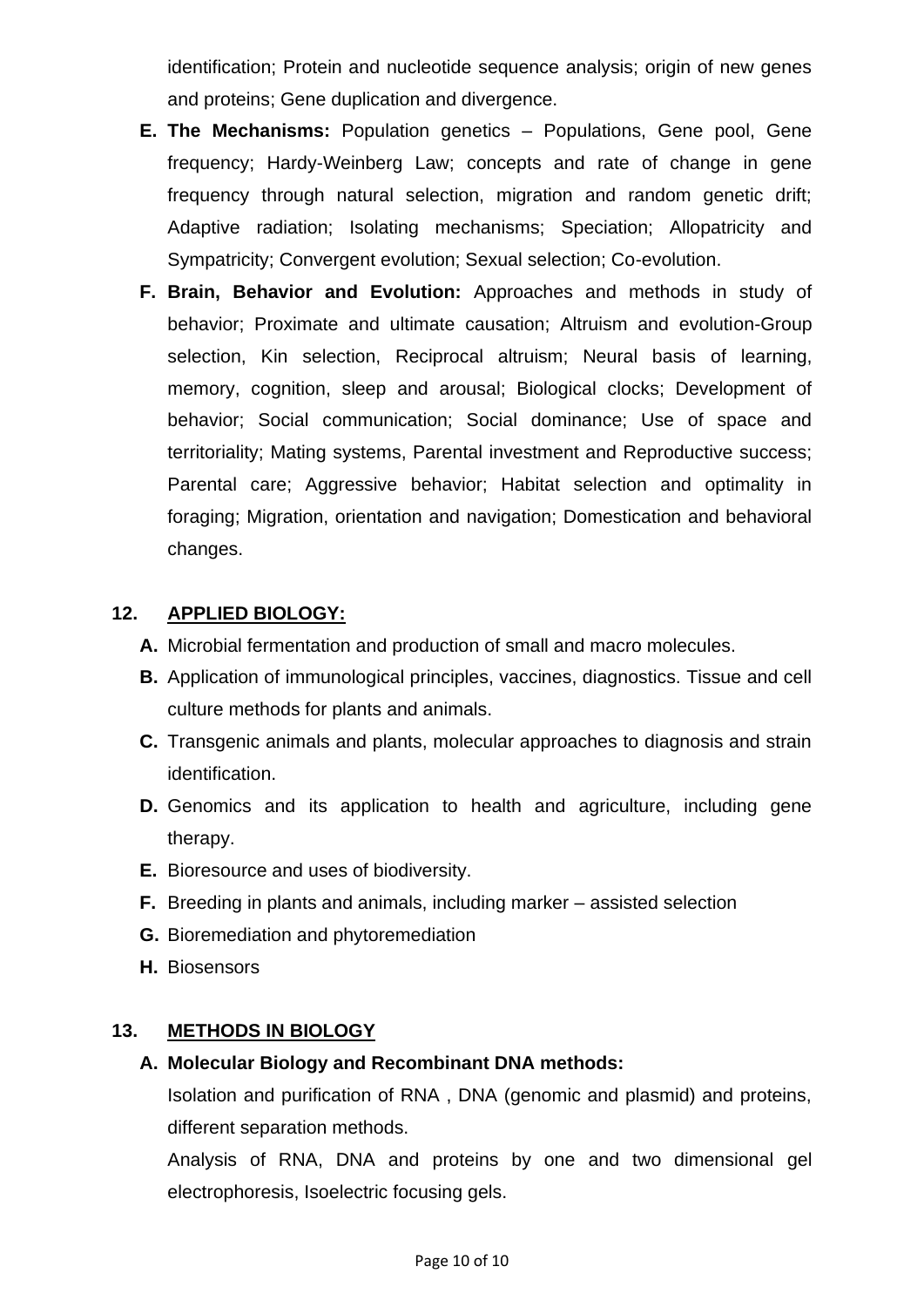Molecular cloning of DNA or RNA fragments in bacterial and eukaryotic systems.

Expression of recombinant proteins using bacterial, animal and plant vectors. Isolation of specific nucleic acid sequences

Generation of genomic and cDNA libraries in plasmid, phage, cosmid, BAC and YAC vectors.

In vitro mutagenesis and deletion techniques, gene knock out in bacterial and eukaryotic organisms.

Protein sequencing methods, detection of post translation modification of proteins.

DNA sequencing methods, strategies for genome sequencing.

Methods for analysis of gene expression at RNA and protein level, large scale expression, such as micro array based techniques

Isolation, separation and analysis of carbohydrate and lipid molecules

RFLP, RAPD and AFLP techniques

#### **B. Histochemical and Immunotechniques**

Antibody generation, Detection of molecules using ELISA, RIA, western blot, immunoprecipitation, fluocytometry and immunofluorescence microscopy, detection of molecules in living cells, in situ localization by techniques such as FISH and GISH.

## **C. Biophysical Method:**

Molecular analysis using UV/visible, fluorescence, circular dichroism, NMR and ESR spectroscopy Molecular structure determination using X-ray diffraction and NMR, Molecular analysis using light scattering, different types of mass spectrometry and surface plasma resonance methods.

#### **D. Statisitcal Methods:**

Measures of central tendency and dispersal; probability distributions (Binomial, Poisson and normal); Sampling distribution; Difference between parametric and non-parametric statistics; Confidence Interval; Errors; Levels of significance; Regression and Correlation; t-test; Analysis of variance; X2 test;; Basic introduction to Muetrovariate statistics, etc.

## **E. Radiolabeling techniques:**

Detection and measurement of different types of radioisotopes normally used in biology, incorporation of radioisotopes in biological tissues and cells, molecular imaging of radioactive material, safety guidelines.

## **F. Microscopic techniques:**